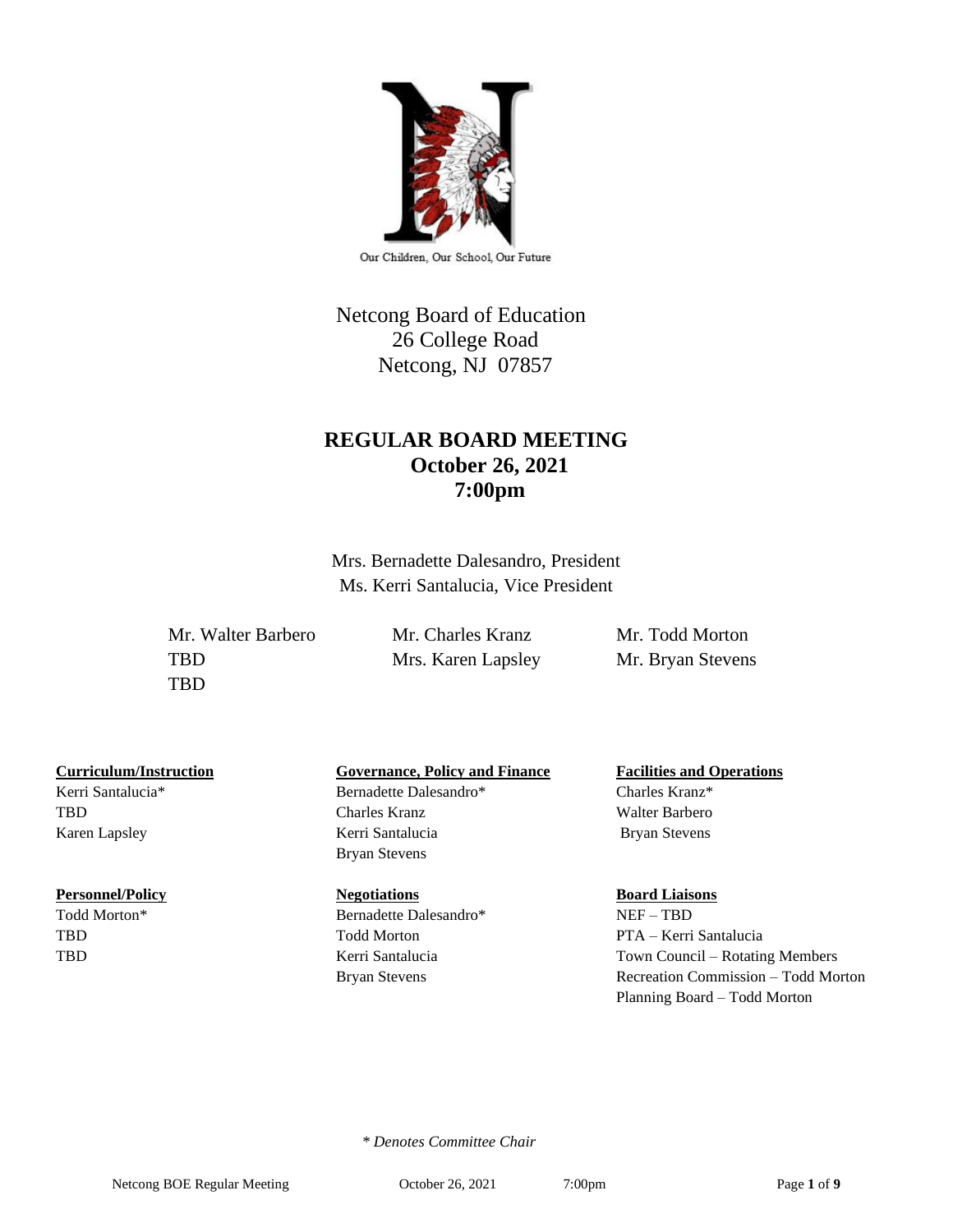## **2021-2022**

# **Netcong Board of Education**

## **Open Public Meeting Proclamation**

The New Jersey Open Public Meeting Law was enacted to ensure the right of the public to have advance notice of and to attend the meetings of public bodies at which any business affecting their interest is discussed or acted upon. In accordance with the provisions of the Act the Board of Education of the Netcong School District in the County of Morris has caused notice of this meeting to be published by having the date, time and place thereof posted. The notice was mailed to the Daily Record and those persons or entities requesting notification and filed with the municipal clerk of the Borough of Netcong.

Due to the public health emergency in the State of New Jersey, the Board will be conducting a virtual meeting. Directions for accessing the virtual public meeting were posted on the District website: netcongschool.org

## **Mission Statement**

Netcong, a tradition to nurture, inspire, empower, and achieve by all, for all.

## **Board Goals**

- 1. Continue Professional Development for board members with emphasis on training requirements and opportunities.
	- a. Budget/Financial Reports
	- b. Policy
- 2. Use the information from the building facilities audit to update the long-range facilities plan and identify facilities expansion and upgrades needed.
	- a. True completion of Music Room upgrades
- 3. To expand community outreach and build community support.

# **District Goals**

- 1. Administer an ever-evolving state-of-the-art technologically secure and supportive learning environment equipped to deliver 21st century opportunities for students, staff and the community.
- 2. Secure funding to upgrade buildings and grounds to meet the growing needs of the preschool and middle school population while maintaining small class sizes, delivering 21<sup>st</sup> century programs/technology, and providing an inspiring, engaging, and welcoming facility.
- 3. Create a 21st century school environment that embraces and supports community-based, arts- integrated, experiential learning opportunities that are culturally responsive to the increasingly diverse Netcong community.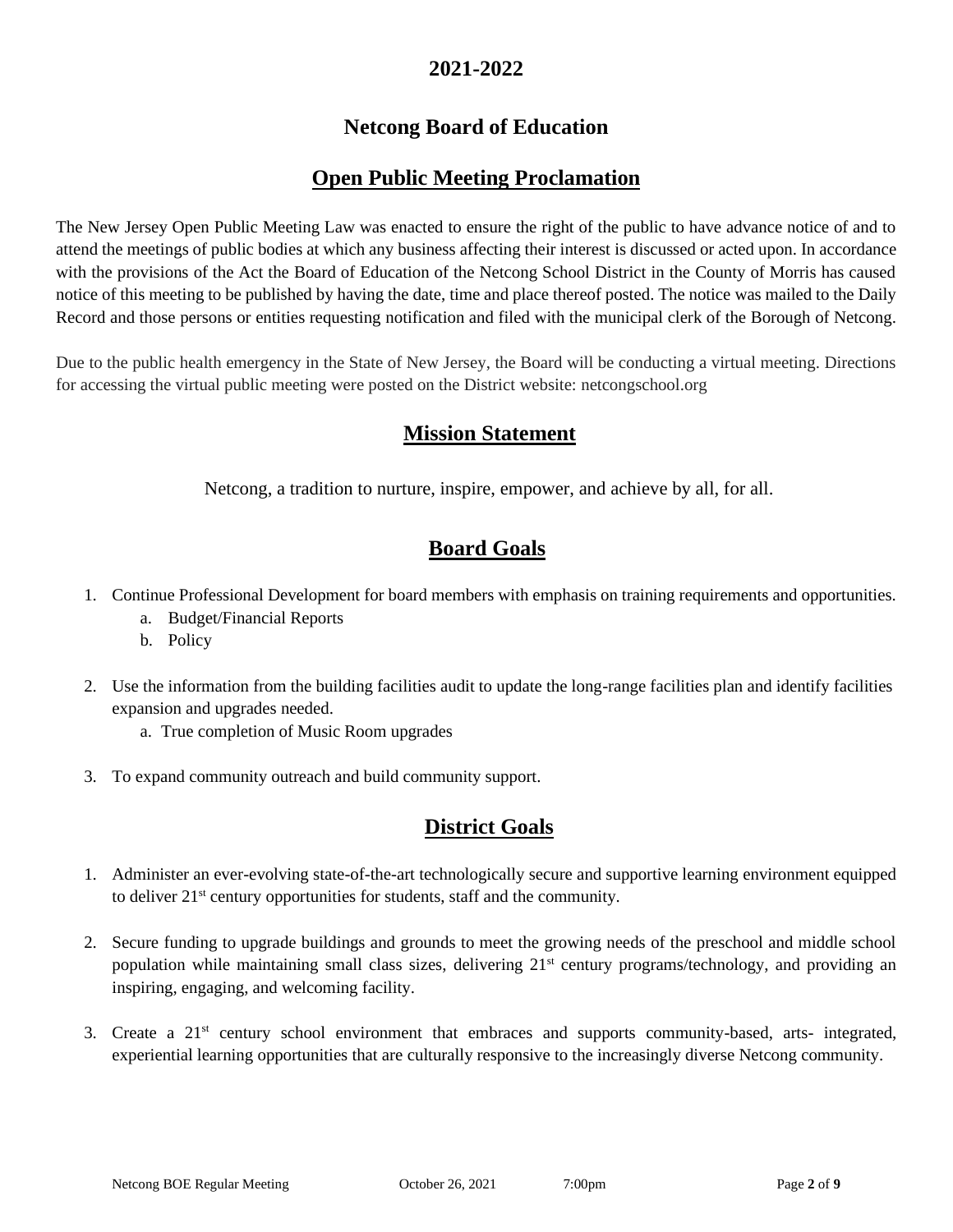- **1. Call to Order**
- **2. Flag Salute**
- **3. Roll Call**

| Mr. Barbero     | Mr. Kranz      | <b>Ms. Lapsley _______</b> |
|-----------------|----------------|----------------------------|
| Mr. Morton      | Ms. Santalucia | Mr. Stevens                |
| Mrs. Dalesandro |                |                            |

### **4. Approval of Minutes & Correspondence**

**Moved By:** Seconded By:

Be it resolved that the minutes of the following meeting(s) be approved as submitted:

| September 28, 2021 | Regular Meeting Minutes  |
|--------------------|--------------------------|
| September 28, 2021 | <b>Executive Session</b> |

**Roll Call**

| Mr. Barbero     | Mr. Kranz      | <b>Ms. Lapsley</b> |
|-----------------|----------------|--------------------|
| Mr. Morton      | Ms. Santalucia | Mr. Stevens        |
| Mrs. Dalesandro |                |                    |

#### **5. President's Comments**

a. Presentation by Solutions Architecture: music room renovation

#### **6. Superintendent's Comments**

- a. Fire Drill was conducted on October 20, 2021 at 8:55 am with a duration of 10 minutes
- b. Access for English Language Learners and Dynamic Learning Map Assessment Presentation

## **7. School Business Administrator/Board Secretary's Comments**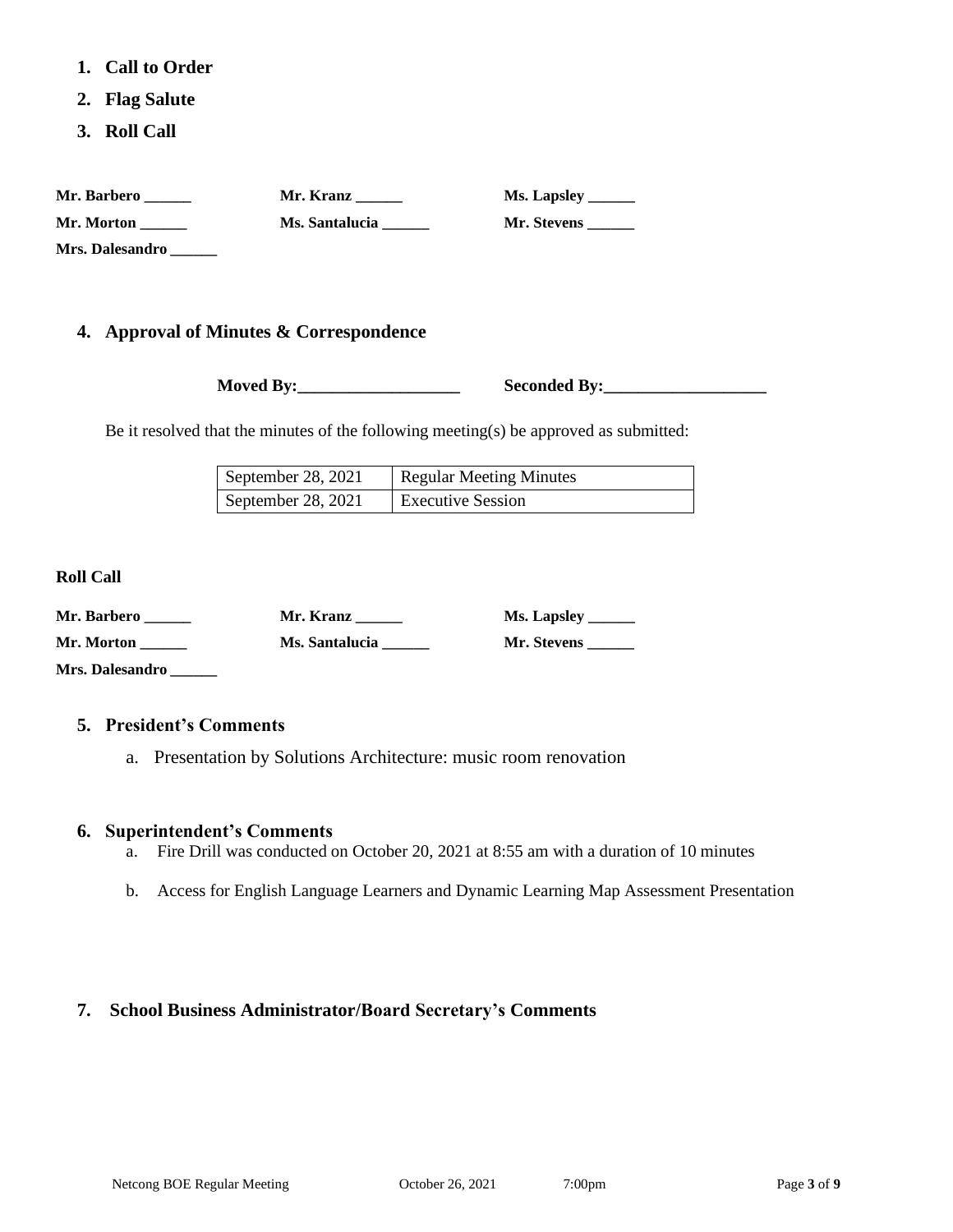## **8. Meeting Open to the Public (Agenda Items Only)**

| <b>Open:</b> Moved By:   | Seconded By:                                                                                                                                                                                                                                                                                                                                                                                       | Time: |  |
|--------------------------|----------------------------------------------------------------------------------------------------------------------------------------------------------------------------------------------------------------------------------------------------------------------------------------------------------------------------------------------------------------------------------------------------|-------|--|
|                          | Public is invited to address the Board with any questions, comments or concerns. The Board requests that the individual<br>address the Board, giving name and address, and asks that all remarks be directed to the Chair. The public portion shall be                                                                                                                                             |       |  |
|                          | limited to thirty minutes with a five-minute time limit on each participant. The Board wishes to remind all attendees at its<br>meeting that while it subscribed without reservation to the principle of keeping the public completely informed, by policy it<br>cannot allow public discussion of personnel matters. If a matter concerning the staff of the Netcong Public School is of interest |       |  |
|                          | or concern, the matter would be referred to the Superintendent or the Board of Education, either by telephone or letter.                                                                                                                                                                                                                                                                           |       |  |
| <b>Closed: Moved By:</b> | <b>Seconded By:</b>                                                                                                                                                                                                                                                                                                                                                                                | Time: |  |

### **9. Old Business**

### **10. Committee Reports**

**A. Governance, Policy and Finance** *(B. Dalesandro, Chair) Be it resolved that resolution numbers 1–12 be adopted, as presented:*

| <b>Moved By:</b> | <b>Seconded By:</b> |
|------------------|---------------------|
|------------------|---------------------|

- 1. Be it resolved that the Netcong Board of Education, upon the recommendation of the Superintendent, hereby approves the September 30, 2021 payroll in the amount of \$179,849.65
- 2. Be it resolved that the Netcong Board of Education, upon the recommendation of the Superintendent, hereby approves the October 15, 2021 payroll in the amount of \$179,895.38
- 3. Be it resolved that the Netcong Board of Education, upon the recommendation of the Superintendent, hereby approves the bills list from September 28, 2021 through October 26, 2021 in the amount of \$630,546.24
- 4. Be it resolved that the Netcong Board of Education, upon the recommendation of the Superintendent, hereby approves the FIRST READING of the following Policies and/or Regulations:

| <b>Policy/Regulations</b> | #       | <b>Title</b>                                   | <b>Type</b> |
|---------------------------|---------|------------------------------------------------|-------------|
| a. Policy                 | 1648.14 | Safety Plan for Healthcare Settings in         | <b>New</b>  |
|                           |         | School Buildings – Covid-19 $(M)$              |             |
| a. Policy                 | 2425    | <b>Emergency Virtual or Remote Instruction</b> | <b>New</b>  |
|                           |         | Program $(M)$                                  |             |
| a. Policy & Regulation    | 5751    | Sexual Harassment of Students (M)              | Revised     |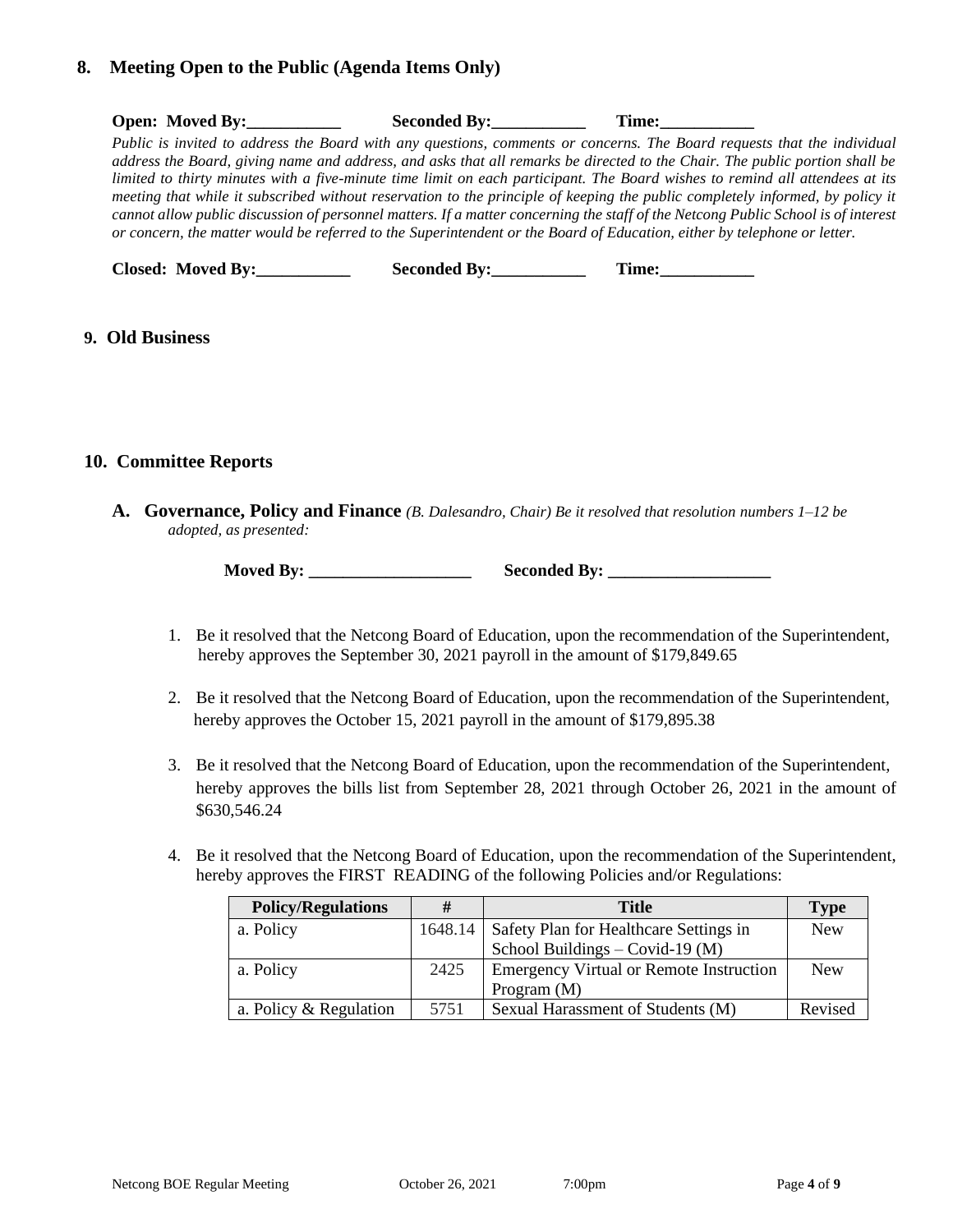5. Be it resolved that the Netcong Board of Education, upon the recommendation of the Superintendent, hereby approves the SECOND READING of the following Policies and/or Regulations:

| <b>Policy/Regulations</b> | Title                                 | <b>Type</b> |
|---------------------------|---------------------------------------|-------------|
| a. Policy                 | 1648.13   School Employee Vaccination | New         |
|                           | Requirements (M)                      |             |

6. Be it resolved that the Netcong Board of Education, upon the recommendation of the Superintendent, hereby approves the following fundraisers:

| Class/Club/Team/ | <b>Dates</b> | <b>Description</b>  | <b>Funds Used</b> | <b>Advisor/Teacher</b> |
|------------------|--------------|---------------------|-------------------|------------------------|
| Group            |              |                     | For               |                        |
| a. Corner Coffee | $9/1/21 -$   | Coffee shop         | Field trips       | <b>AnnMarie Evans</b>  |
| Shop             | 6/30/22      | selling drinks,     | and               |                        |
|                  |              | snacks & baked      | charitable        |                        |
|                  |              | goods to staff      | donations         |                        |
| b. Corner Coffee | $11/29/21$ - | <b>Holiday Gift</b> | Life Skills       | <b>AnnMarie Evans</b>  |
| Shop             | 12/17/21     | Wrapping            | trips             |                        |

- 7. Be it resolved that the Netcong Board of Education, upon the recommendation of the Superintendent, hereby approves a Food Collection to be conducted by Mrs. Evans' class, October 27, 2021 -November 11, 2021. The donated ítems will be delivered to St. Michael's RC Church Food Pantry.
- 8. Be it resolved that the Netcong Board of Education, upon the recommendation of the Superintendent, hereby approves the interlocal nursing services agreement between Byram Township Board of Education, Netcong Board of Education, Lenape Valley Regional High School Board of Education and Stanhope Board of Education through June 30, 2022.
- 9. Be it resolved that the Netcong Board of Education, upon the recommendation of the Superintendent, hereby accepts the following July 31, 2021 Financial Reports. The Board Secretary's monthly certification, as attached, pursuant to N.J.A.C. 6:20-2.12(d) that as of July 31, 2021 no line item account has encumbrances and expenditures, which in total exceed the line item appropriation in violation of N.J.S.A. 18A-22-8 and 18A-22-8.1. Pursuant to N.J.A.C. 6A:23A-16.10 the Netcong Board of Education, after review of the Board Secretary's and Treasurer's monthly financial reports certify that as of July 31, 2021 and upon consultation with the appropriate district officials, to the best of our knowledge, no major account or fund has been over expended in violation of N.J.A.C. 6A:23-2.2 and that sufficient funds are available to meet the district's financial obligations for the remainder of the fiscal year.
- 10. Be it resolved that the Netcong Board of Education, upon the recommendation of the Superintendent, hereby approves the Transfers Reports for the month of July 2021.
- 11. Be it resolved that the Netcong Board of Education, upon the recommendation of the Superintendent, hereby approves the following resolution:

## **RESOLUTION AWARDING CONTRACT FOR TIER 3 INTERVENTION SERVICES**

WHEREAS, the Netcong Board of Education ("Board") requires the services of licensed professional to provide counseling services to pupils; and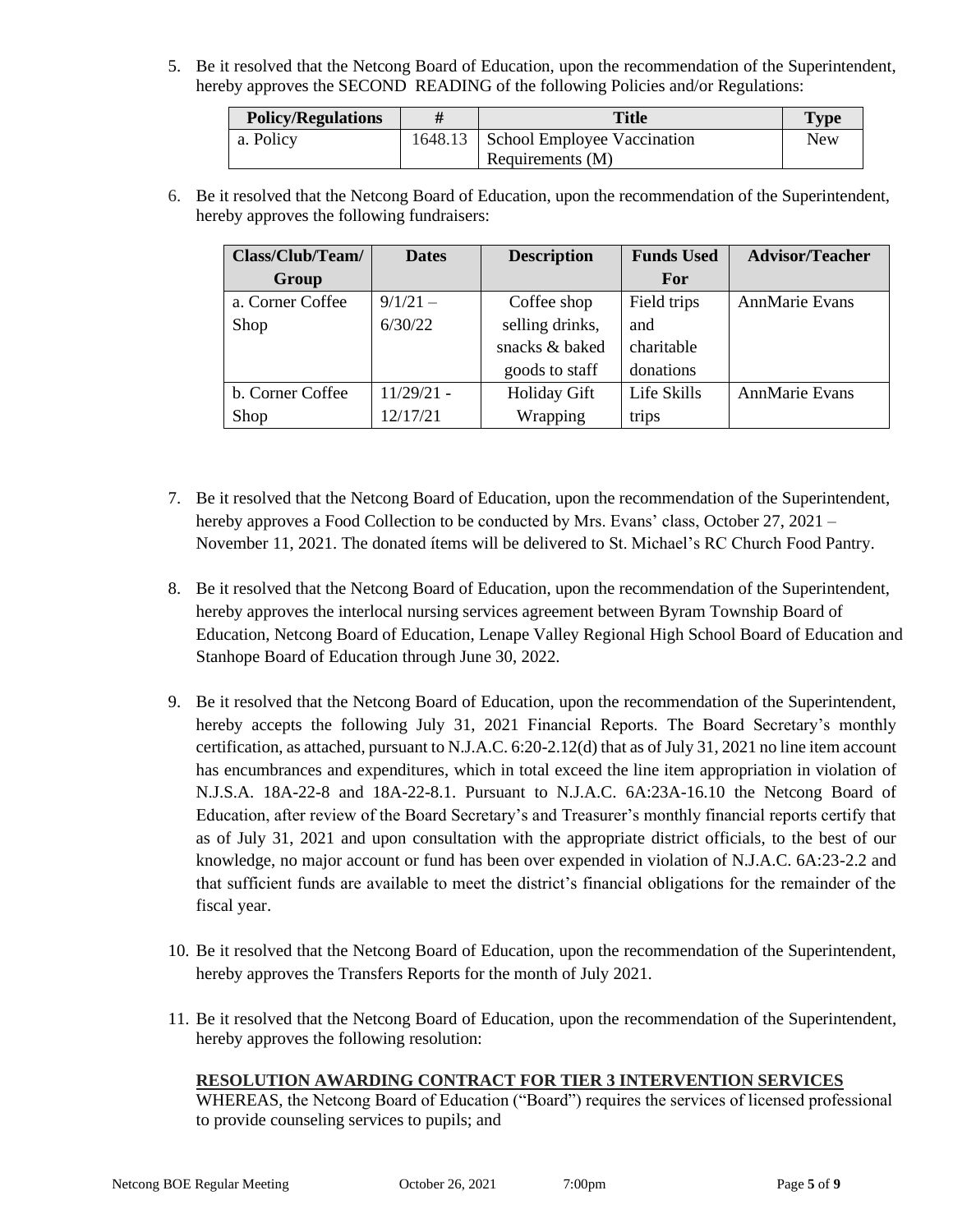WHEREAS, Sage Thrive, Inc. has proposed to provides clinical professionals, including, Licensed Clinical Social Workers, Licensed Professional Counselors, Licensed Associate Counselors and/or Licensed Social Workers to provide the counseling services to pupils, at the rate of \$150.00 per hour; and

WHEREAS, the treatment plan per student would be approximately two to three sessions each week for eight to ten weeks; and

WHEREAS, the provided services will be funded through the NJTSS Mental Health Support Staffing Grant of the Coronavirus Response and Supplemental Appropriations Act of 2021 (CRRSA), Elementary and Secondary School Emergency Relief Fund (ESSER III) Grant; and

WHEREAS, the counseling services constitute professional services pursuant to N.J.S.A. 18A:18A-5a(1); and

THEREFORE, BE IT RESOLVED that the Board hereby awards the Tier 3 Intervention Services contract to Sage Thrive, Inc. for the October 15, 2021 through June 30, 2022 period at a cost not to exceed \$25,000.00; and

BE IT FURTHER RESOLVED that the Board authorizes the Business Administrator to execute the agreement between the Board and Sage Thrive, Inc., subject to attorney review.

12. Be it resolved that the Netcong Board of Education, upon the recommendation of the Superintendent, hereby approves the **REVISED** 2021-2022 Tuition Contract Agreement between the Netcong Board of Education and Lake Drive School/Mountain Lakes Board of Education, Mountain Lakes, NJ for Student #33421720 to be funded by the General Fund 11-000-100-562

#### **Roll Call**

| Mr. Barbero     | Mr. Kranz      | Ms. Lapsley _______ |
|-----------------|----------------|---------------------|
| Mr. Morton      | Ms. Santalucia | Mr. Stevens         |
| Mrs. Dalesandro |                |                     |

**B. Curriculum/Instruction** *(K. Santalucia, Chair) Be it resolved that resolution numbers 1-5 be adopted, as presented:*

**Moved By:\_\_\_\_\_\_\_\_\_\_\_\_\_\_\_\_\_\_\_ Seconded By:\_\_\_\_\_\_\_\_\_\_\_\_\_\_\_\_\_\_\_**

- 1. Be it resolved that the Netcong Board of Education, upon the recommendation of the Superintendent, hereby approves the submission of the 2022-2027 Preschool Operational Plan.
- 2. Be it resolved that the Netcong Board of Education, upon the recommendation of the Superintendent, hereby approves the annual submission of the HIB School Self-Assessment for Determining Grades for the 2020- 2021 school year to the NJDOE.
- 3. Be it resolved that the Netcong Board of Education, upon the recommendation of the Superintendent, hereby approves the following Professional Development: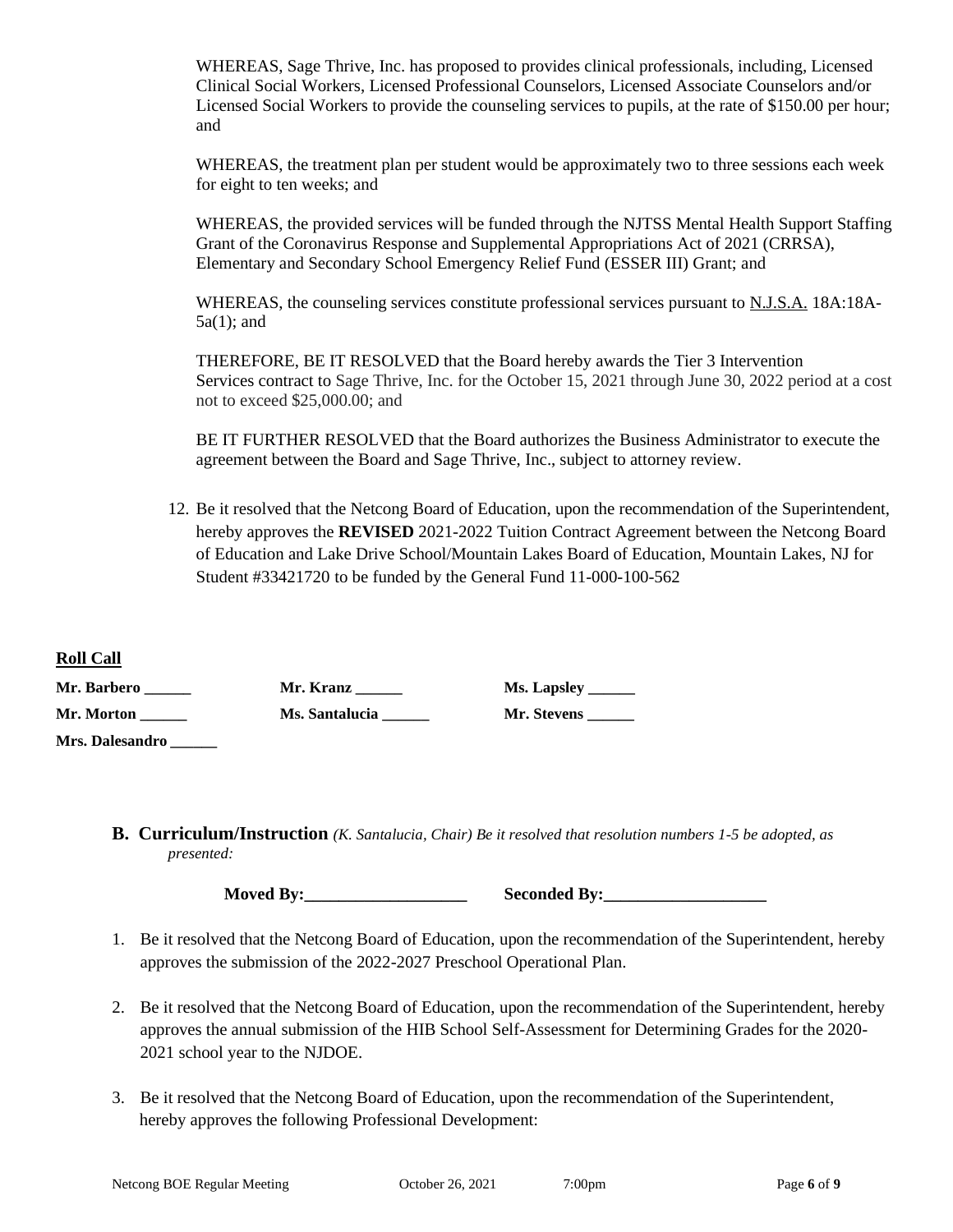| Date             | <b>Name</b>      | <b>Workshop/Conference</b>      | <b>Location</b> | <b>Cost</b>         |
|------------------|------------------|---------------------------------|-----------------|---------------------|
| $a.11/15-$       | Brianna Costello | Responding to Texts: Supporting | Virtual         | Workshop - \$650.00 |
| 11/17/21         |                  | Readers' Comprehension          |                 | Mileage - \$0.00    |
| b. 11/4/21       | Lisa Clark       | Handwriting Without Tears-Print | Virtual         | Workshop - \$275.00 |
|                  |                  | $K-2$                           |                 | Mileage - \$0.00    |
| c. $11/18/21$ ,  | Kurt Ceresnak    | The TMI Education Leadership    | Virtual         | Workshop - \$249.00 |
| 1/12/22,2/10/22, |                  | Co-Op: Advancing Individual     |                 | Mileage - \$0.00    |
| 3/9/22, 4/6/22,  |                  | Leadership Development          |                 |                     |
| 5/4/22           |                  | (Practicing Leaders Cohort)     |                 |                     |
| d. $11/4/21$     | Paul Stabile     | Lead Renovation Repair &        | Mt. Olive       | Workshop - \$0.00   |
|                  |                  | Painting                        | High School     | Mileage - \$1.37    |
|                  |                  |                                 | Flanders, NJ    |                     |
| e. $10/27/21$    | Jacqueline       | Regional Schools Music Staff    | Adam's          | Workshop - \$0.00   |
|                  | Burkat           |                                 | Restaurant      | Mileage - \$0.00    |

4. Be it resolved that the Netcong Board of Education, upon the recommendation of the Superintendent, hereby approves the following Field Trips for the 2021-2022 school year:

| <b>Date</b> | <b>Name of Field Trip</b> | <b>Location</b> | <b>Grade</b> | <b>Chaperone</b>        | Cost               |
|-------------|---------------------------|-----------------|--------------|-------------------------|--------------------|
| a.10/27/21  | Walking Trip - Netcong    | Netcong         | 4,6,7        | A.Evans                 | \$0.00             |
|             | Police                    | Police Dept.    |              |                         |                    |
| b.11/12/21  | Walking Trip – Food       | St. Michael's   | 4,6,7        | A.Evans                 | \$0.00             |
|             | Pantry                    | Church          |              |                         |                    |
| c.6/2/2022  | The Education Program at  | Fort Hancock,   |              | C.Collins/              | \$250/trip         |
|             | the Sea Grant Consortium  | NJ              |              | B. Costello/C. Vittitow | TBD/transportation |
|             |                           |                 |              | $+6$ parents TBD        |                    |

5. Be it resolved that the Netcong Board of Education hereby affirms the Superintendent's finding of school year 2021-2022 HIB #21-22-01 and HIB#21-22-02

#### **Roll Call**

**Mr. Barbero \_\_\_\_\_\_ Mr. Kranz \_\_\_\_\_\_ Ms. Lapsley \_\_\_\_\_\_ Mr. Morton \_\_\_\_\_\_ Ms. Santalucia \_\_\_\_\_\_ Mr. Stevens \_\_\_\_\_\_ Mrs. Dalesandro** *\_\_\_\_\_\_*

**C. Personnel** *(T. Morton, Chair) Be it resolved that resolution numbers 1-2 be adopted, as presented:*

**Moved By: \_\_\_\_\_\_\_\_\_\_\_\_\_\_\_\_\_\_ Seconded By: \_\_\_\_\_\_\_\_\_\_\_\_\_\_\_\_\_\_\_**

1. Be it resolved that the Netcong Board of Education, upon the recommendation of the Superintendent, hereby approves the hiring of Mahender Gaith as a Substitute Teacher, for the 2021-2022 school year, at the rate of \$85 per day for the first 10 days and \$95 per day, thereafter, pending an Office of Student Protection background check approval.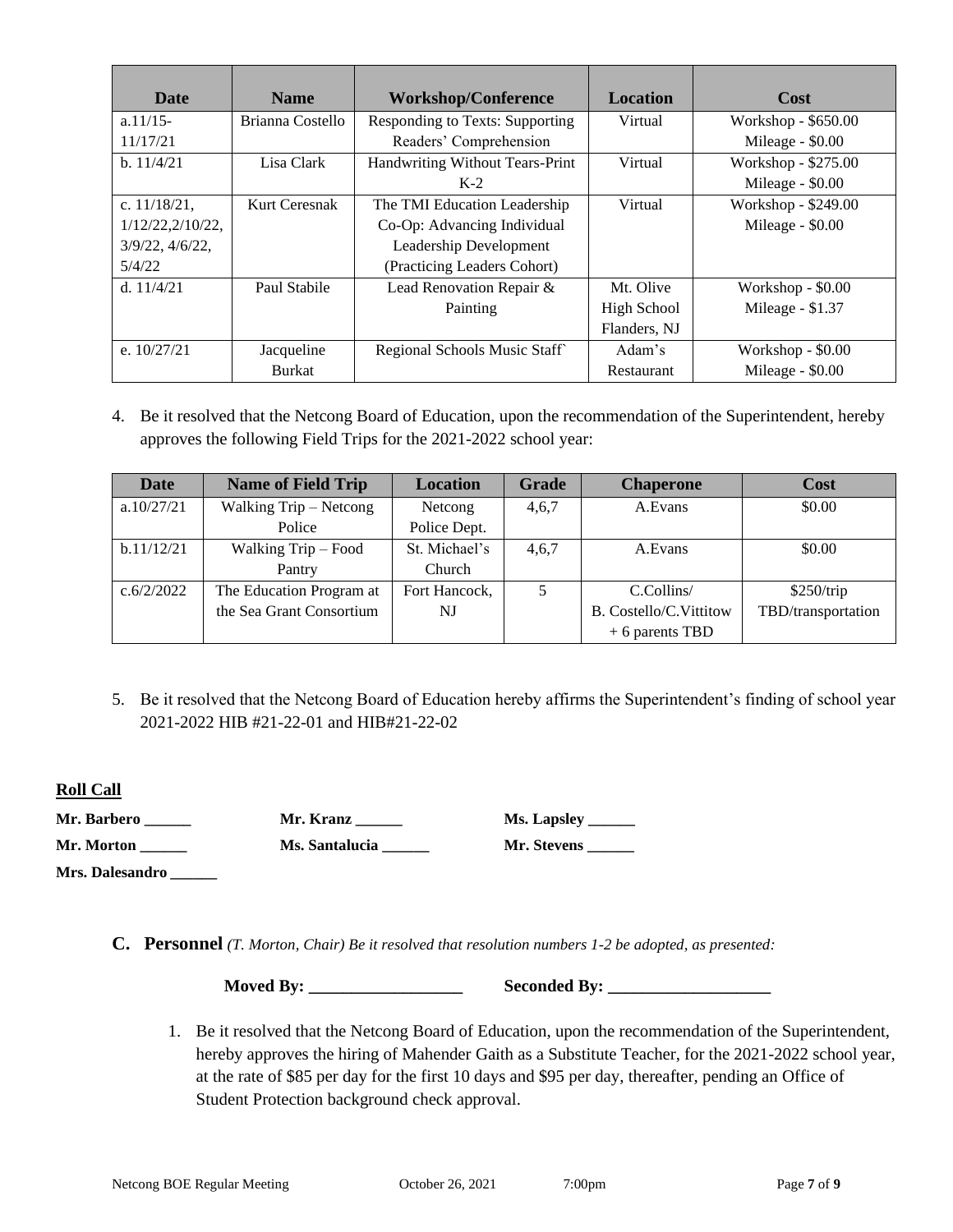2. Be it resolved that the Netcong Board of Education, upon the recommendation of the Superintendent, hereby approves the following staff members to attend meetings of the Early Childhood Advisory Council after school hours:

| <b>NAME</b> |           | <b>Funds</b>      |
|-------------|-----------|-------------------|
| G. Brennan  | \$35/hour | <b>PSEA Funds</b> |
| K. Krasnick | \$35/hour | <b>PSEA Funds</b> |
| L. Tracy    | \$35/hour | <b>PSEA Funds</b> |
| D. Yaeger   | \$35/hour | <b>PSEA Funds</b> |

**Roll Call**

| Mr. Barbero     | Mr. Kranz      | Ms. Lapsley ________ |
|-----------------|----------------|----------------------|
| Mr. Morton      | Ms. Santalucia | Mr. Stevens          |
| Mrs. Dalesandro |                |                      |

**D. Facilities and Operations** *(C. Kranz, Chair) Be it resolved that resolution numbers 1-2 be adopted, as presented:*

**Moved By:\_\_\_\_\_\_\_\_\_\_\_\_\_\_\_\_\_\_\_ Seconded By:\_\_\_\_\_\_\_\_\_\_\_\_\_\_\_\_\_\_\_**

1. Be it resolved that the Netcong Board of Education, upon the recommendation of the Superintendent, hereby approves the submission of a Comprehensive Maintenance Plan and M-1 report:

**Whereas**, the Department of Education requires New Jersey School Districts to submit three-year maintenance plans documenting "required" maintenance activities for each of its public-school facilities, and

**Whereas**, the required maintenance activities as listed in the attached document for the various school facilities of the Netcong Board of Education are consistent with these requirements, and

**Whereas**, all past and planned activities are reasonable to keep school facilities open and safe for use or in their original condition and to keep their system warranties valid.

**Now Therefore Be It Resolved**, that the Netcong Board of Education hereby authorizes the School Business Administrator to submit the Comprehensive Maintenance Plan and M-1 report for the Netcong Board of Education in compliance with Department of Education requirements.

2. Be it resolved that the Netcong Board of Education, upon the recommendation of the Superintendent, hereby approves submission of the 2021-2022 Health and Safety Evaluation of School Buildings Checklist Statement of Assurance.

**Roll Call**

**Mr. Barbero \_\_\_\_\_\_ Mr. Kranz \_\_\_\_\_\_ Ms. Lapsley \_\_\_\_\_\_ Mr. Morton Ms. Santalucia** 

**Mrs. Dalesandro** *\_\_\_\_\_\_*

| Mr. Stevens |  |
|-------------|--|